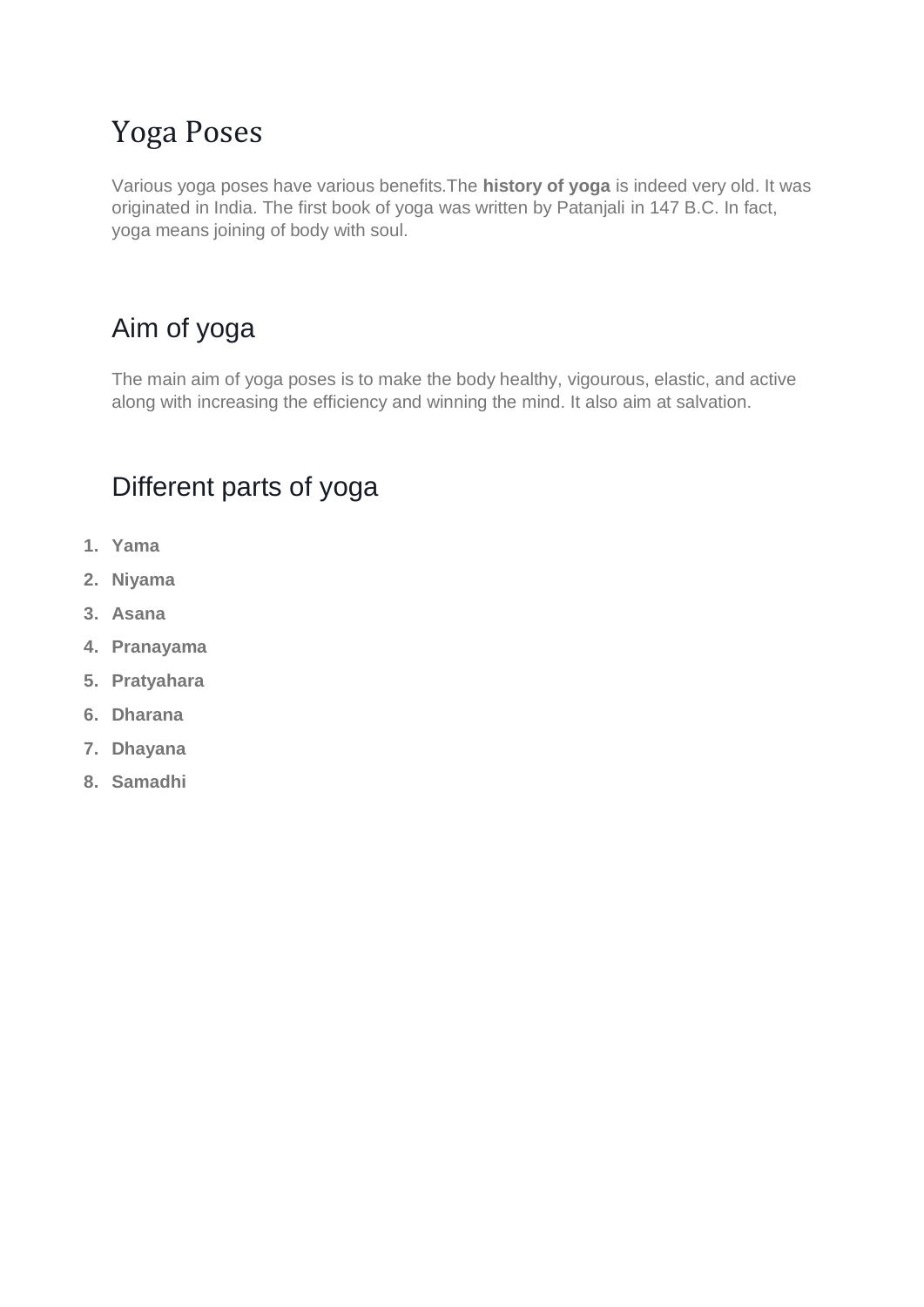### Rules of yoga asana



- 1. Yoga poses should be practised in the morning. It is better to do yoga after taking bath.
- 2. Yoga poses should be performed at peaceful and airy place.
- 3. Yoga poses yields more results when done with full concentration.
- 4. The practice of Asana should be increased gradually. It opens up the body and gives elasticity.
- 5. We should be dressed scantily while performing yoga but during winters proper clothes should be worn.
- 6. It can be performed by a person of any age. But prior to start practice, guidance should be taken from trained professional.
- 7. These exercises should be performed with empty stomach. The meal should be taken after at least 2 hours of yoga Aasan.
- 8. Pranayam should not be performed by a sick person.
- 9. Shav Aasan must be performed after completing the yoga. Aasans benefit only when followed by shava Aasana.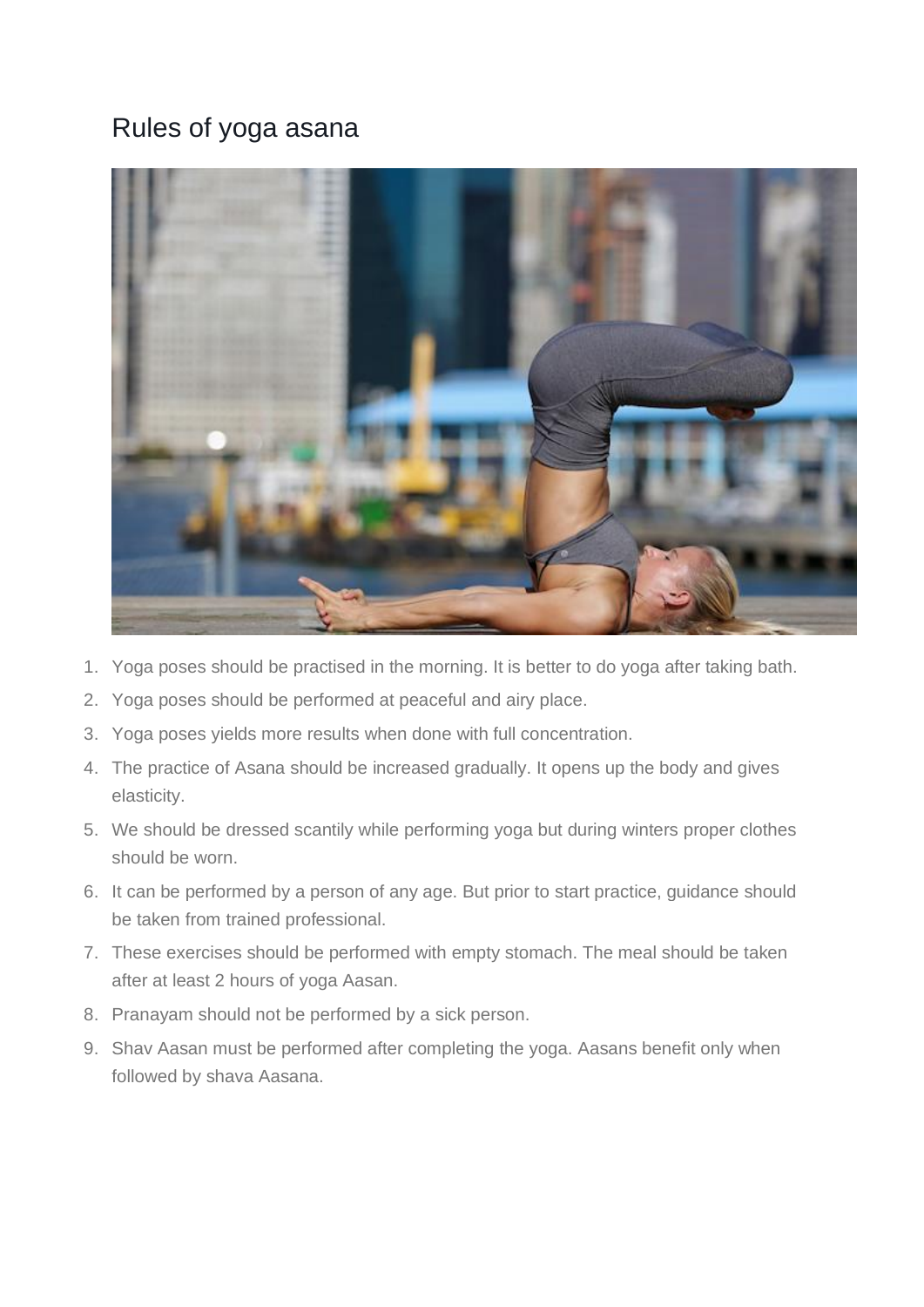Postures

# 1.Tadasana (Palm Tree Pose)



## Technique of tadasana

After standing join the heels and toes and raise the arms up the knees can also be left open according to the width of Shoulders. Palm should be upward and eyes should be looking straight. Take the breath in. Then raise the heels and lay your weight on the toes. Pull the body up and after sometime take the body down while breathing out. Repeat it for 10 to 15 times.

## Benefits of tadasana

- 1. Helpful in strengthening the leg muscles.
- 2. Helpful in increasing the height of the children.
- 3. Helpful in removing leg pain.

# 2.Bhujangasana (Cobra Pose)

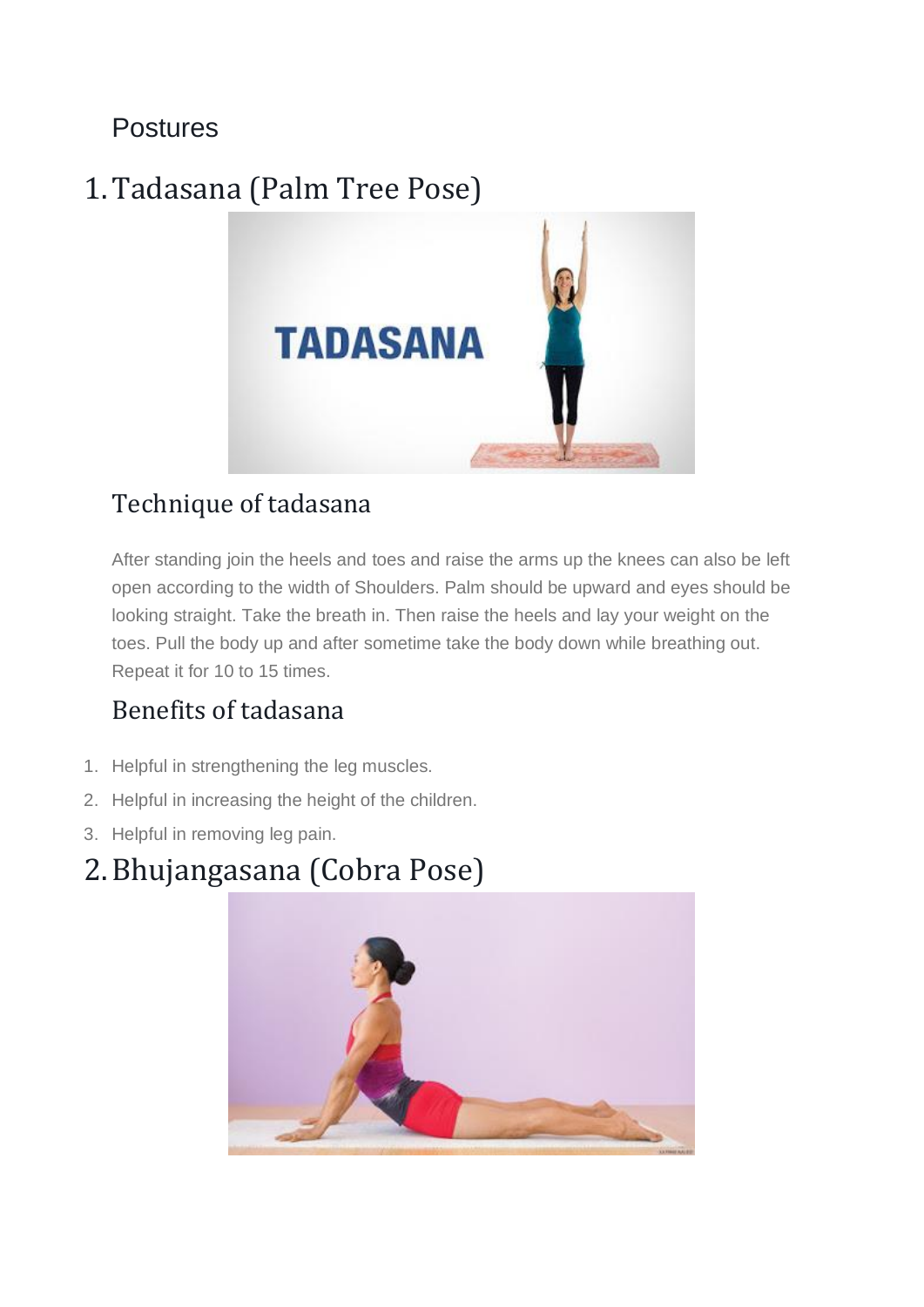## Technique of bhujangasana

It is also called as 'Sarapa Aasan'. In this the position of body looks like a snake. To do this Asana lie down on the ground on your stomach, keeping the hands close to shoulders, raise the chest to such a level that arms gets straight this will be done while stretching the legs. Take the toes in and hang the head slowly behind. Slowly come in the initial position repeat this 3-5 times.

### Benefits of bhujangasana

- 1. It makes the spine flexible and broaden the chest.
- 2. Makes the neck, shoulders, chest and head more active.
- 3. Increase the blood circulation.
- 4. It gives power and flexibility to the body.
- 5. It reduces obesity.
- 6. It cures the liver diseases.
- 7. Helpful in strengthening the digestive system.
- 8. Helpful in strengthening the lung power.

### 3. Shalabhasana (locust pose)



**Technique of shalabhasana**Lie down on the ground on your belly and put the palms on the ground. Join both the feet. Slowly raise the lower portion of the waist while keeping the legs straight. Stay in this position for sometime. Put both your hands beneath the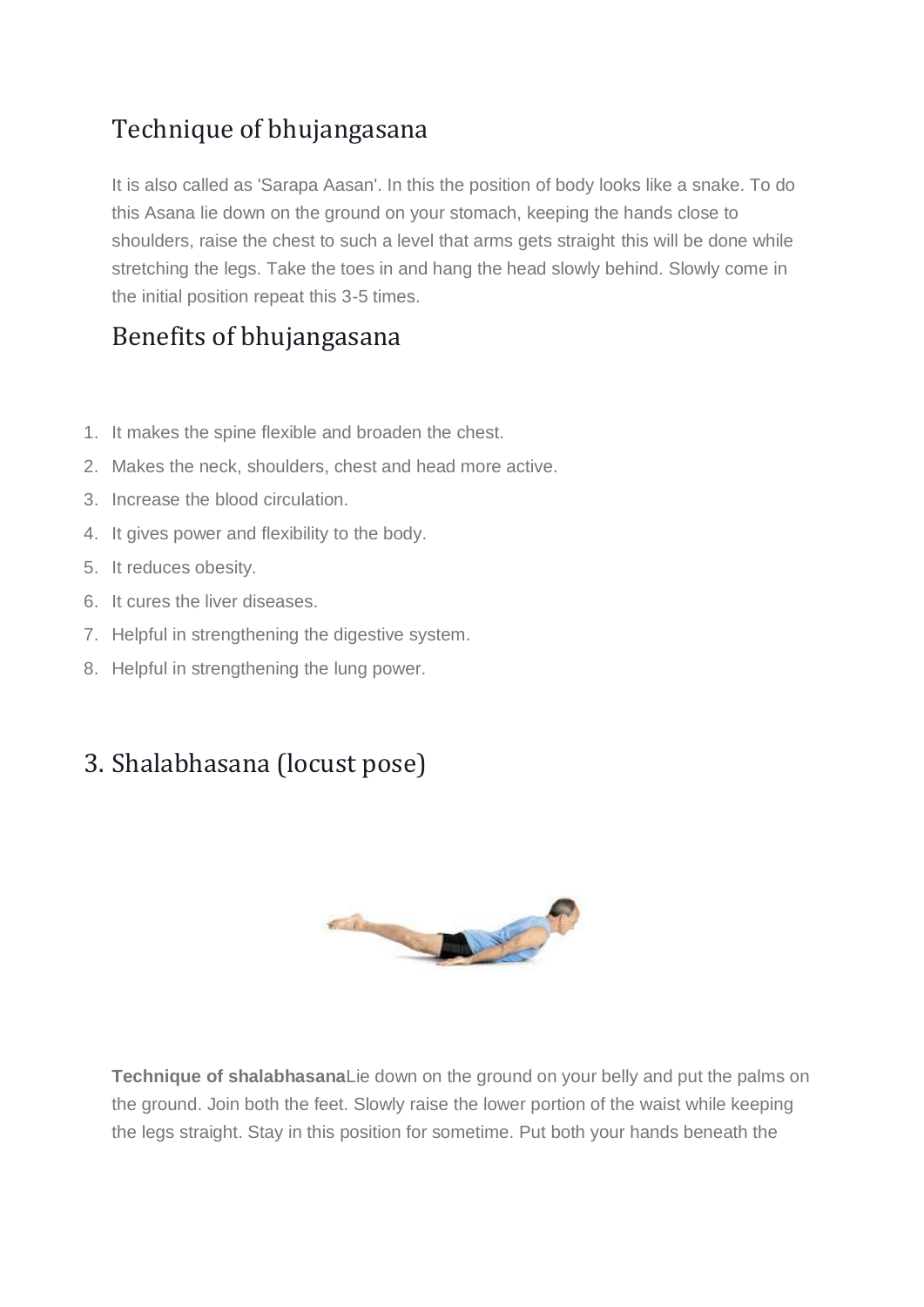stomach and raise the feet as high as possible. The front portion of the waist should touch the ground.

#### **Benefits :**

- 1. It increase the blood circulation.
- 2. The spine and waist becomes flexible.
- 3. It is very useful for Shoulders.
- 4. Many stomach diseases like acidity. indigestion etc. are cured.
- 5. It increases the memory power.
- 6. It also cures the urinary problems and excessive saliva.

### 4. Dhanur Asana :



**Technique :** The body takes the shape of a bow. Lie down on the ground on your belly. Bend the knees backward. Hold the feet with hands below the ankles. Take a deep breath and raise the chest as high as possible. Now stretch the feet, so that body takes the shape of a bow. Stay in this position as long as you can. While breathing out, relax the body and come in the initial position. Repeat this Aasan for 3-4 times.

#### **Benefits :**

- 1. It makes the spine flexible and reduce its stiffness.
- 2. It reduces the obesity.
- 3. It cure constipation and also stomach pains.
- 4. It strengthens the muscles of arms legs and stomach.
- 5. It increases the lung power power and breathing process.
- 6. It cure the urinary diseases and arthritis.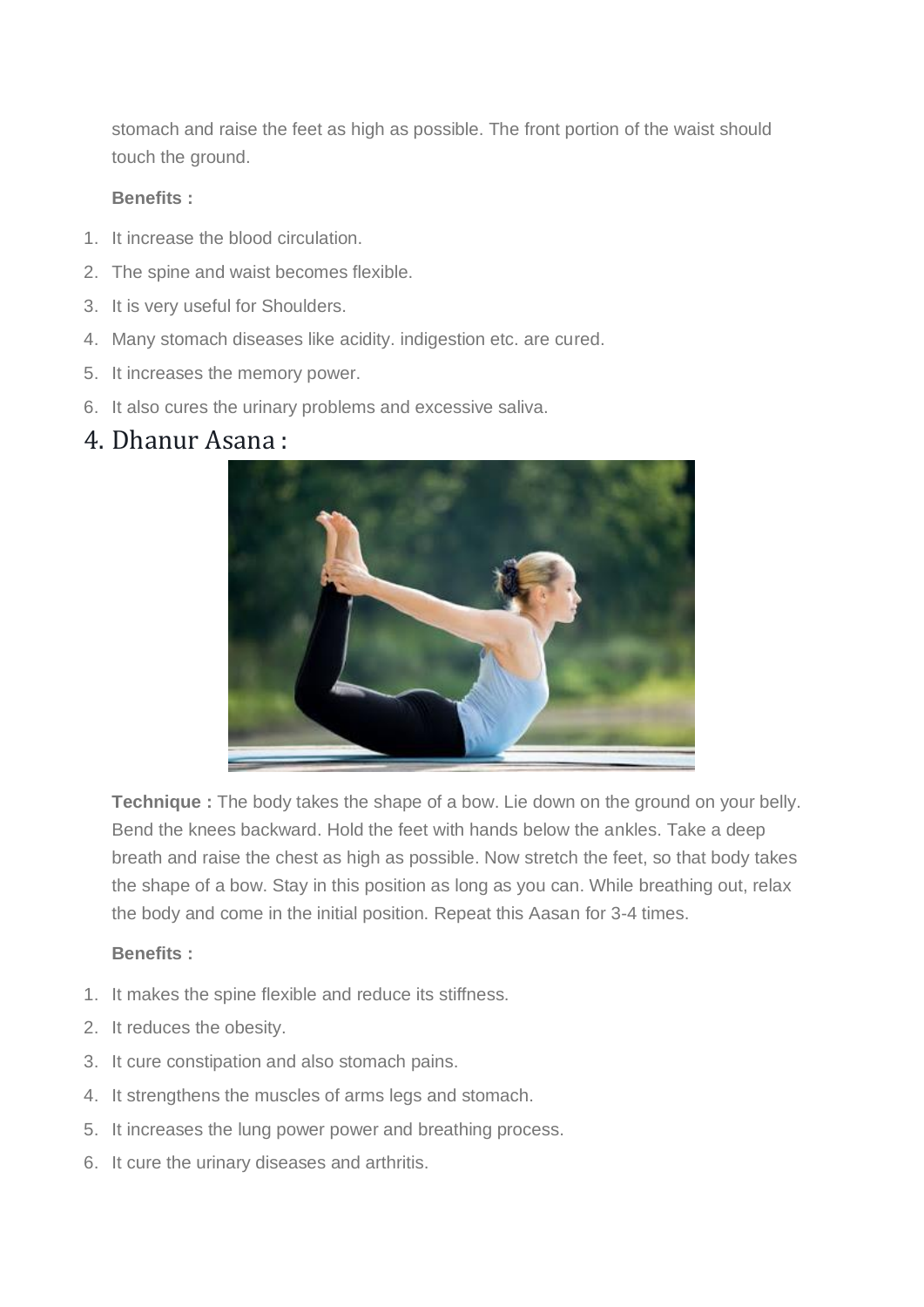## 5. Hal Asana :



**Technique :** Lie straight on the ground. keep the palms along the body and put them straight on the ground. Slowly lift the lower part of body i.e. feet in a rhythm and touch the ground behind the head with the toes. Stay in this position for 10-15 seconds and then slowly come back to initial position.

#### **Benefits :**

- 1. Helpful in strengthening the neck muscles.
- 2. Helpful in reducing weight and back pain.
- 3. Strengthens the backbone
- 4. Improves the blood circulation.
- 6. Vajara Asana :



**Technique :** Sit on your knees. Keep the head and waist exactly straight. Keep your hands on the knees in such a way that the palms should face downward. In this asana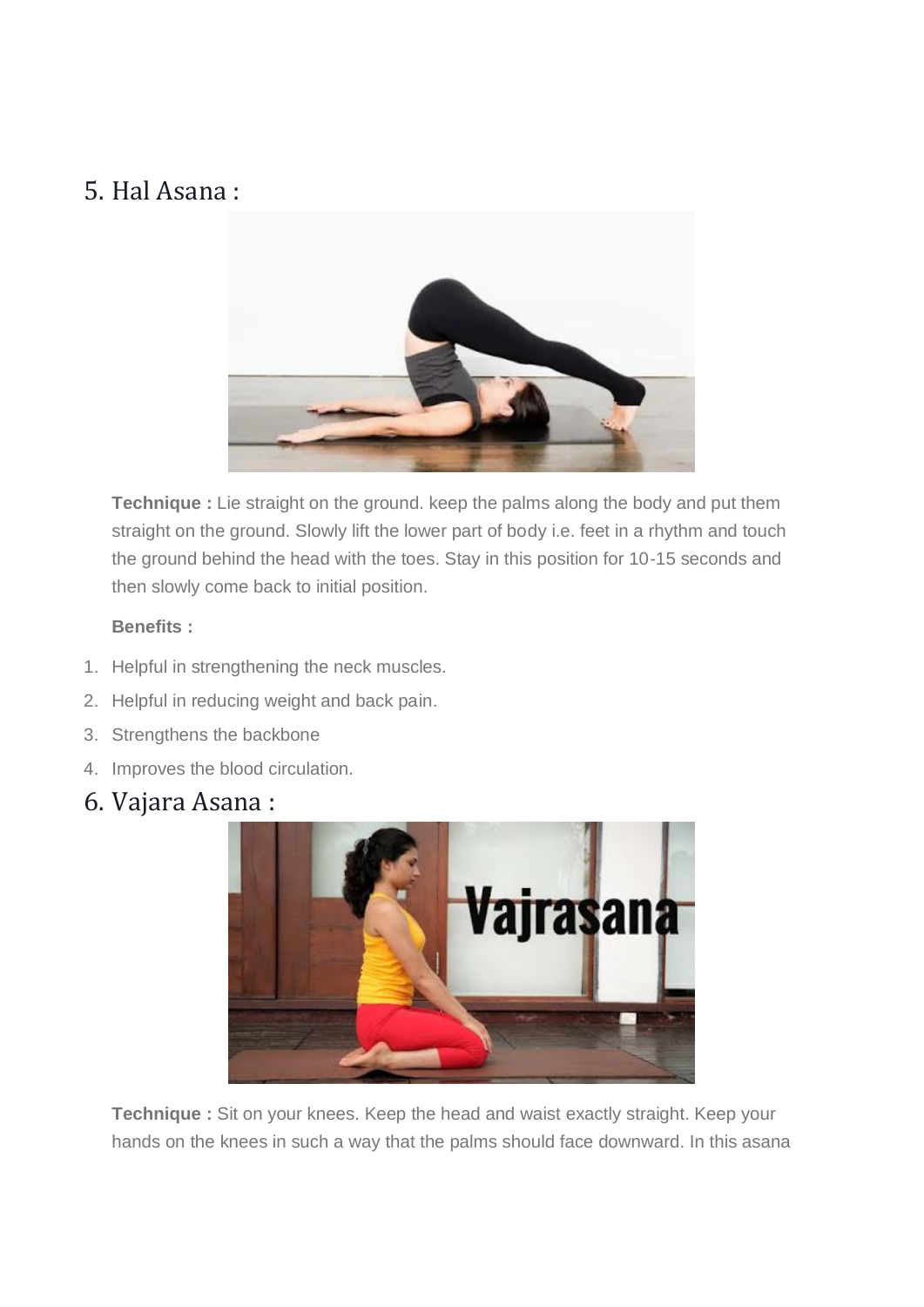the heels should be exactly below the legs and waist should be exactly straight. The chest and neck should also be erect.

#### **Benefits :**

- 1. Improves memory.
- 2. Cures backache and chest diseases.
- 3. Helpful in concentration.
- 4. Strengthens the thighs knees and toes.
- 5. Improves the digestive system.
- 6. Makes the body strong.

### 7. Sarvang Asana :



**Technique :** You should lie down on your back. Keep your hands near the body and slowly lift the feet. Support the back with hands and the elbows should touch the ground at the same time. The chin should touch the chest. Stay in this position for some time and slowly revert to initial position. The persons who cannot perform **Shirsha Asana** should do this Asana.

**Benefits :**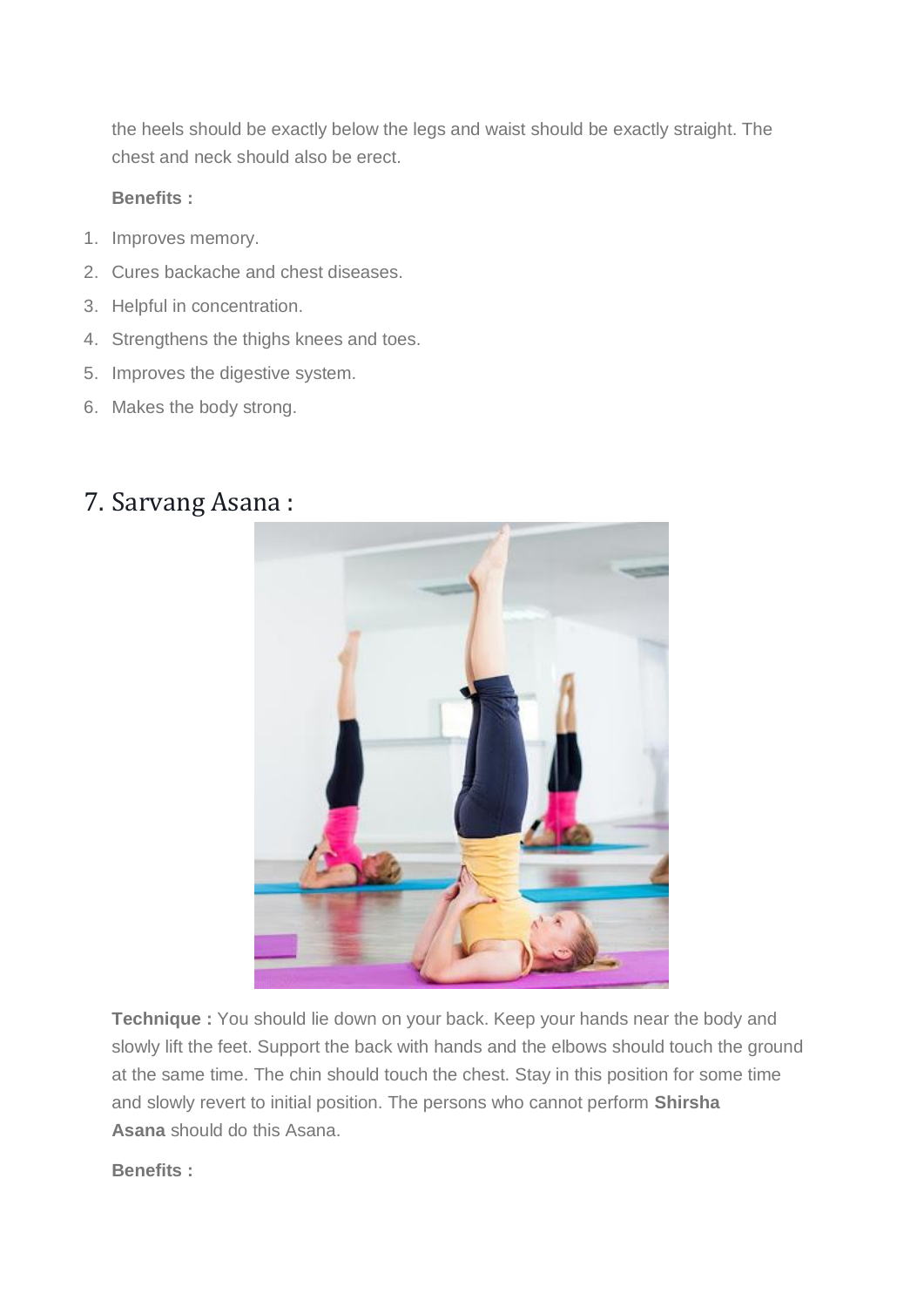- 1. It improves the blood circulation.
- 2. It improve the digestive system.
- 3. It reduces constipation.
- 4. It makes the body active.
- 5. It cure piles.

### 8. Chakar Asana :



**Technique :** After lying on the ground on your back, spread both the legs and slightly open the feet. Then place both the elbows near the head on the ground. The palms should touch the ground. Then slightly lift the body and make the body round. But the feet should touch the ground. Stay in this position for some time.

#### **Benefits :**

- 1. It increases the flexibility of body.
- 2. Backbone becomes flexible.
- 3. Reduces fat.
- 4. Strengthens the leg, feet, knee muscles.
- 5. Cures many stomach diseases.

### 9. Paschimottan Asana :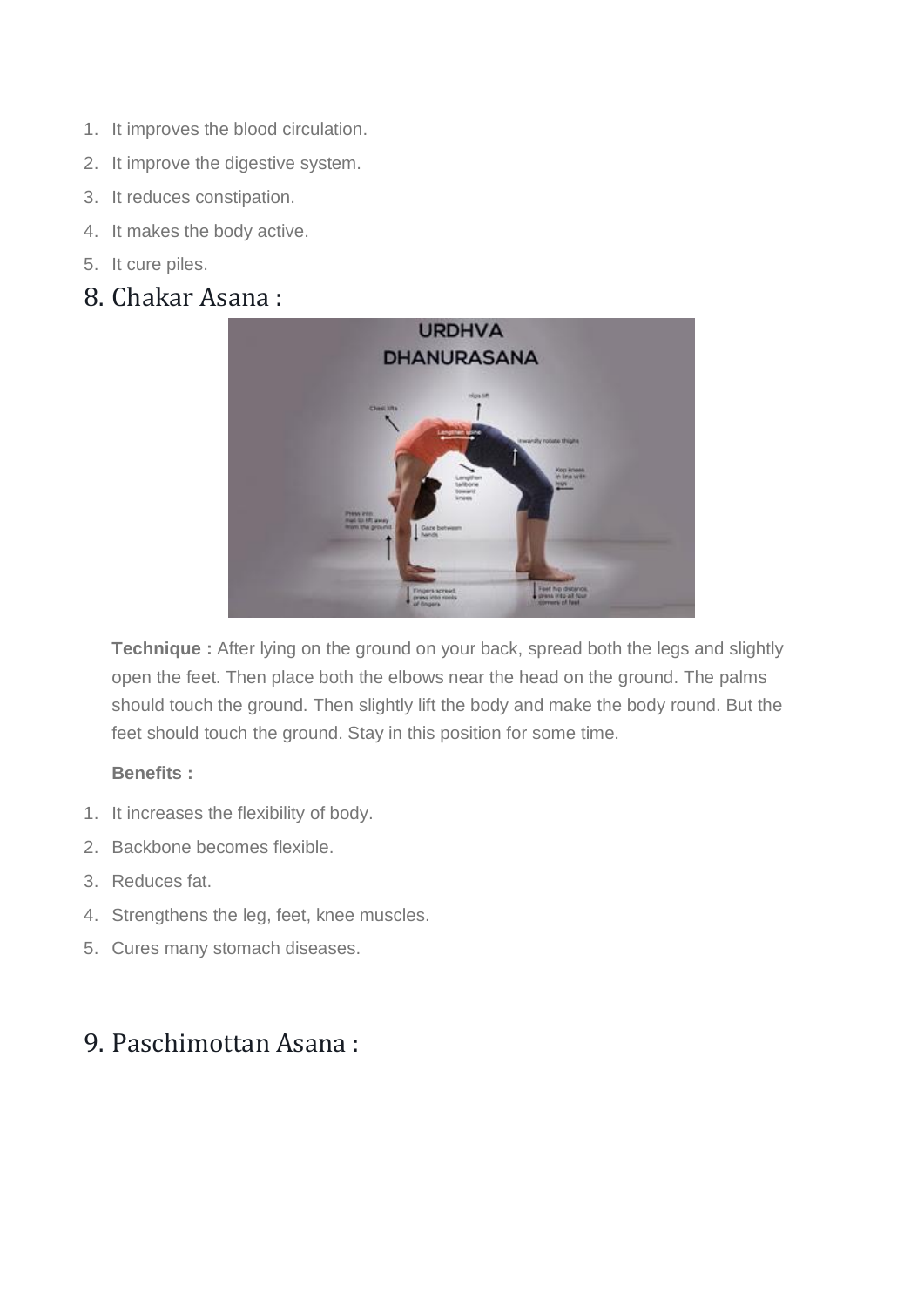

**Technique :** Spread the legs forward and sit on the ground. Touch the thumbs of the feet with the hands, slowly breathe out and try to place the head on the knees. Then slowly raise the head and come back to initial position. Repeat this Aasan for 10-15 times daily.

#### **Benefits :**

- 1. Helpful in reducing obesity.
- 2. Helpful in controlling diabetes and back pain.
- 3. Strengthens the back muscles.
- 4. Strengthens the thighs.
- 5. Cures the gas trouble or acidity.

### 10. Shav Asana :



**Technique :** To perform Shav Asana lie down on the ground on the back and totally relax the body. Breathe long and slow. There should be a gap of at least 1 feet between the feet. Palms should be little away from the body and should face skyward. Close your eyes and think that body is relaxing. Feel that the body is resting. This asana should be performed for 3-5 minutes.